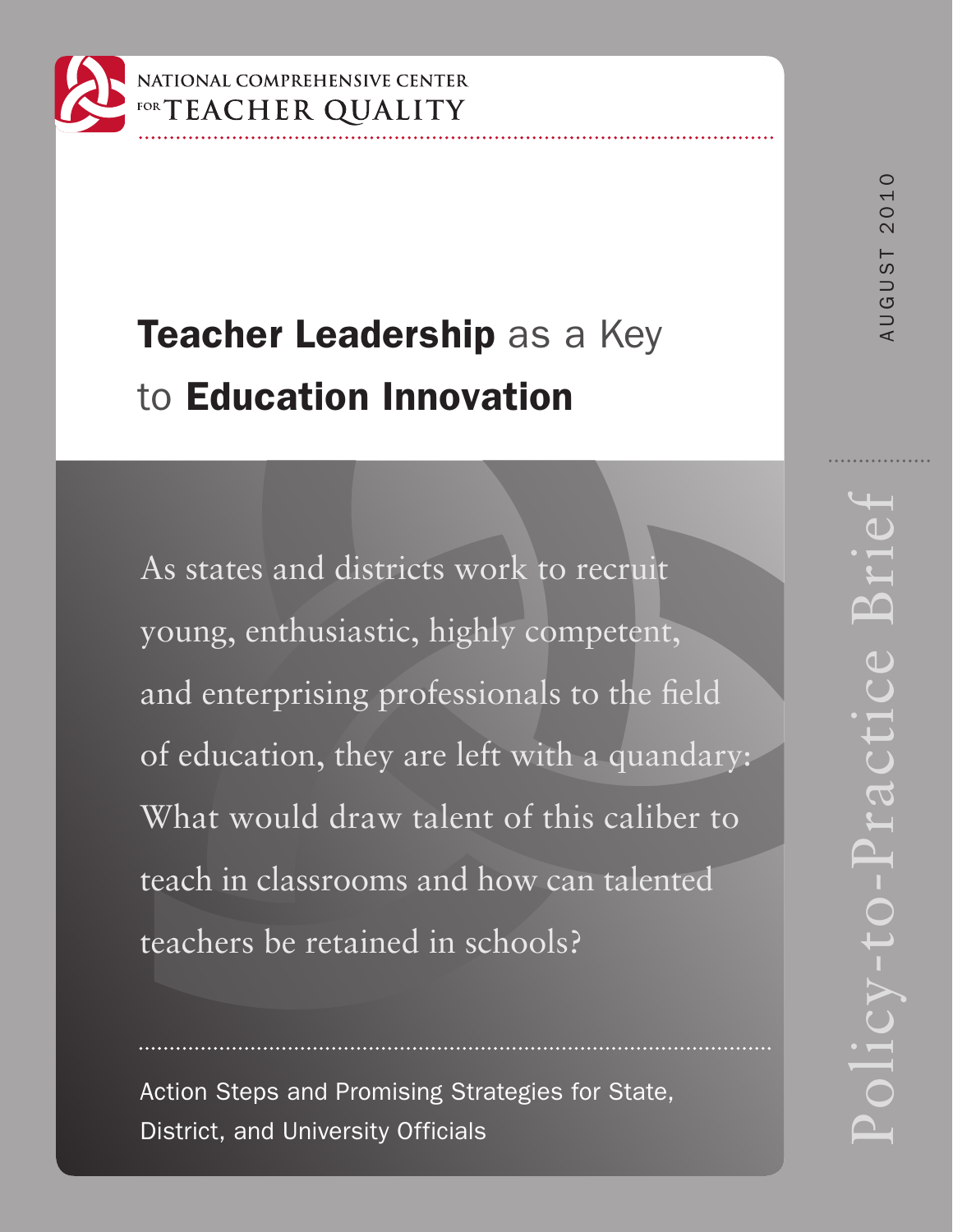## **Contents**

| Teacher Leadership: State Trends and the National Context  3 |
|--------------------------------------------------------------|
|                                                              |
|                                                              |
|                                                              |
|                                                              |
|                                                              |

### Page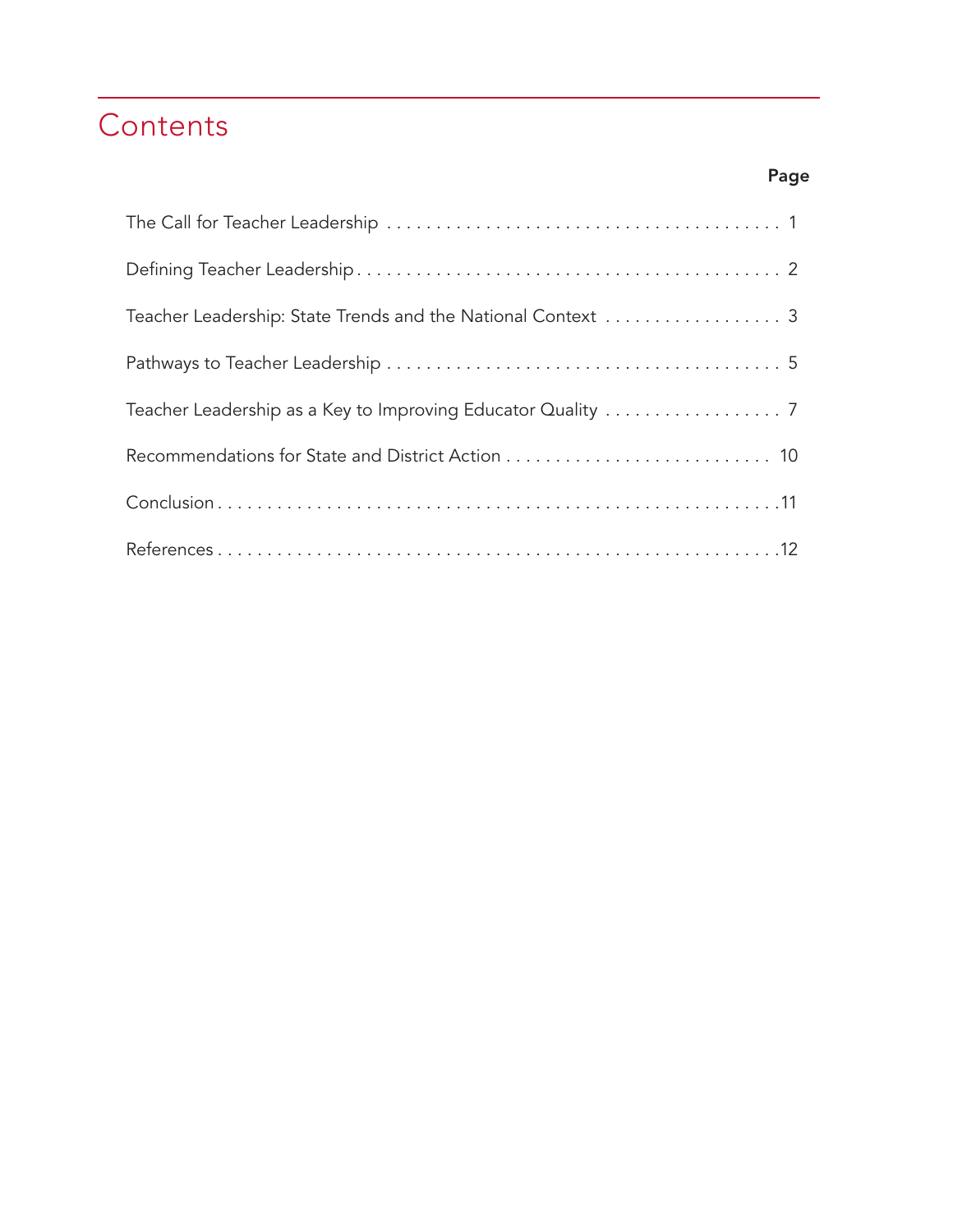### The Call for Teacher Leadership

Teachers are feeling restless. With nowhere to go but the principalship, teaching has come to be seen as a flat profession. As states and districts work to recruit young, enthusiastic, highly competent, and enterprising professionals to the field, they are left with a quandary: What would draw talent of this caliber to teach in classrooms and how can talented teachers be retained in schools? This realization, coupled with some recent action taken by the U.S. Department of Education, has set education policymakers on the road to transformation.

Both as an innovation in staffing and a strategy for teacher recruitment, development, and retention, designing leadership roles for teachers is on the horizon as a promising practice at the federal and state levels. From the American Recovery and Reinvestment Act of 2009 to *A Blueprint for Reform: The Reauthorization of the Elementary and Secondary Education Act* (U.S. Department of Education, 2010a), the effectiveness of teachers and school leaders is a primary topic of conversation within the education system. In the literature on the Race to the Top fund, education leaders are called upon to strategize ways for "recruiting, developing, rewarding, and retaining effective teachers and principals, especially where they are needed most" (U.S. Department of Education, 2010b).

Similarly, President Obama's 2011 budget for education proposes to set aside funding for the Excellent Instructional Teams authority, which would include the following three components:

- Effective Teachers and Leaders State **Grants**
- The Teacher and Leader Innovation Fund
- The Teacher and Leader Pathways Program

These initiatives relay the same message: teacher quality is a critical key to the success of our schools. Moreover, the initiatives make clear that teacher quality reforms cannot be divorced from the equally critical issue of school leadership.

Teacher leadership can improve teacher retention, strengthen the teaching profession, build the capacity of school leaders, and facilitate innovative advances to the structure of school staffing. Therefore, many states are beginning to formalize teacher-leadership options, and this expanded career continuum is expected to facilitate improved teacher recruitment and retention rates (Koppich, 2001). This TQ Center Policy-to-Practice Brief will discuss these innovations and provide action steps and promising strategies for other educational leaders to further promote teacher leadership in schools.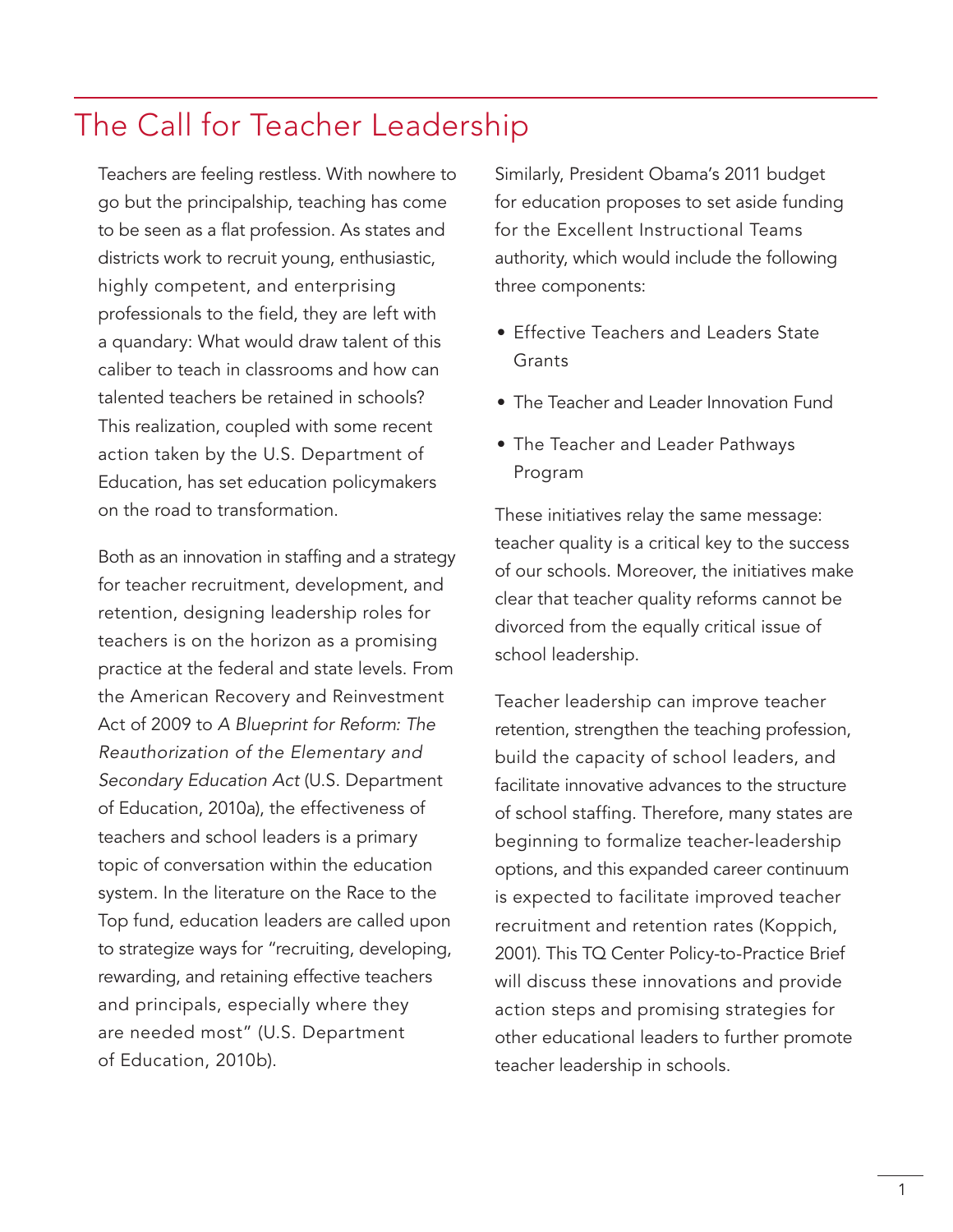### Defining Teacher Leadership

Teacher leadership is the process by which teachers, individually or collectively, formally influence their colleagues, principals, and other members of the school community to improve teaching and learning practices with the goal of increased student learning and achievement. Teacher leaders contribute to important decisions and actively initiate advances in school policy and practice. They may lead projects or reforms or serve to advance the instructional practices of their peers. By clearly and regularly communicating with and engaging fellow teachers in dialogue about improving teaching and learning, teacher leaders build a school culture of trust, which leads to improvement in instructional practice and ultimately positively affects student achievement (York-Barr & Duke, 2004).

The role of teachers in leadership positions has yet to gain a concrete and authentic stronghold as part of the larger schoolreform initiative. And although teachers often self-report performing leadership-like duties within their schools, the term *leader* is still reserved for administrative personnel only (Cherubini, 2008). As teachers begin to serve in formal roles as hybrid practitionerleaders, it is important to note that teachers have been serving in informal leadership roles for ages. Researchers have pointed to the ways in which teachers have always worked to lead, even when not formally called upon to do so. According to Danielson (2006) and Killion and Harrison (2006), informal teacher-leaders are those individuals who:

- Take initiative among faculty members.
- Mobilize people for a common purpose.
- Monitor the progress of other teachers.
- Act as a liaison between faculty and administration.
- Share their knowledge and skill of the practice with others.

There are certain traits that set these informal leaders apart from teacher leaders in the formal sense. For example, they frequently report a desire to stay "behind the scenes" and tend to shirk offers of authoritative roles (Danielson, 2006). In either a formal or informal capacity, the small body of research on the topic of teacher-leadership contends that many teachers are willing and able to exhibit leadership characteristics in their schools and among their fellow faculty members.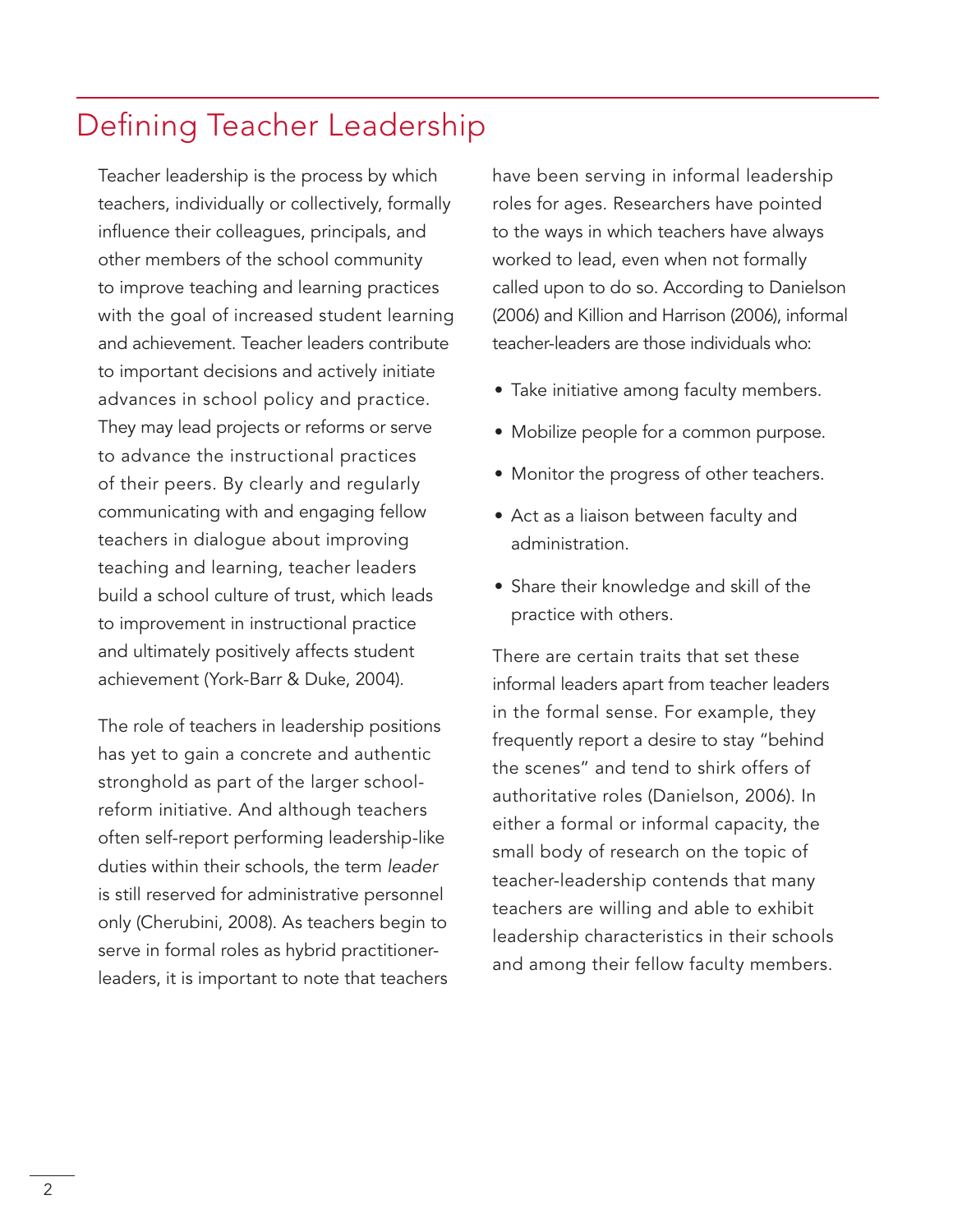## Teacher Leadership: State Trends and the National Context

With encouragement from the research, policymaker, and practitioner communities, many states and school districts have begun to implement strategies that will help build opportunities for teacher leaders. Whereas districts and schools can formalize teacher leadership through differentiated staffing models, certification and licensure is a key mechanism for formalizing teacher leadership at the state level. For some, this work comes in the form of revised certification and licensure, whereas others have taken a cue from institutions of higher education (IHEs) and aligned their own performance standards with a new leadership-focused curriculum. Many of these initiatives are too new for any rigorous evaluations to have taken place, but it is of interest to note the objectives and design of each:

#### • Arkansas

Education officials at the state-level in Arkansas have developed the Instructional Facilitator Endorsement, a certificate for highly qualified teachers who show a desire and affinity for providing instructional support for fellow teachers. These Instructional Facilitators are expected to apply

knowledge of adult learning to their practice of fellow teacher-support (for more information, see http://arkedu. state.ar.us/commemos/static/fy0809/ attachments/IF\_job\_description\_ June\_09.doc).

#### • The KODAK Group

Convened by the Council of Chief State School Officers, and led by Dr. Joe Murphy, the KODAK Group is a five-state leadership consortium. The collaborative effort of Kansas, Ohio, Delaware, Alabama, and Kentucky is focused on developing teacher-leader preparation curricula (for more information, see http:// www.ksde.org/Default.aspx?tabid=3458).

• Kansas

State officials and leaders in Kansas have created the Teaching in Kansas Commission, an advisory board that recommended such policy changes as a teacher-leader certification and the development of teacher leader standards. To date, the certification has been established, and the standards have been finalized (for more information, see *http://www.kasa-ks.org/council/ KELC%20update.pdf*).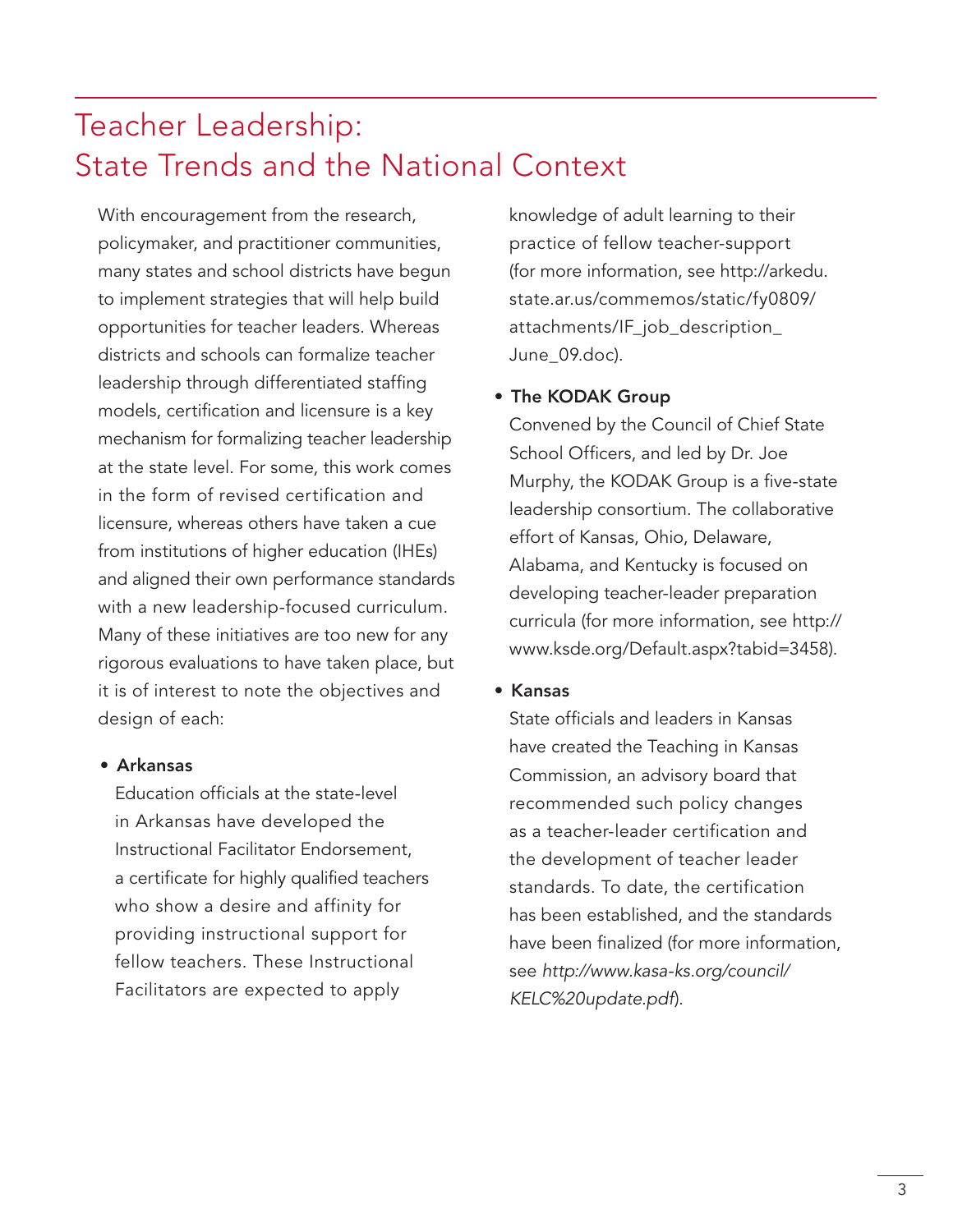#### • Illinois

Having identified the particular characteristics and job preferences of those teachers serving in informal leadership roles in their schools, school leaders in Illinois have created the Teacher Leader Endorsement. This certificate is provided for those teachers who wish to serve as a leader within their schools while remaining in the classroom (for more information, see http://www.ibhe.state.il. us/SchoolLeadership/Meeting1031/ EndorsementSummary.pdf).

#### • Louisiana

The Educational Leadership Certification of Louisiana provides teachers with varying levels of certification. Teachers may choose to pursue, in the form of professional development and university coursework, any certificate from Teacher Leader to Educational Leader Level 3 (for more information, see http://www. selu.edu/acad\_research/depts/edlt/ acad\_advising/assets/ed\_leadership\_ certif.pdf).

From the national perspective, more than half the states (approximately 60 percent), and the District of Columbia, that submitted an application for the first round of Race to the Top funding included strategies to address teacher leadership in their applications. As shown in Table 1, most of the states interested in teacher-leadership roles (approximately 50 percent) focused on compensation (i.e., providing additional compensation for teachers who take on additional roles and responsibilities in their school). Other states (20 percent) focused on using newly developed teacher evaluation systems to identify effective teachers. These effective teachers would serve as leaders in their schools through providing professional development, serving as instructional coaches/mentors, or working to coordinate school-based student support services. Two other states focused, respectively, on revising their teacher leadership standards and creating a tiered licensure structure that includes serving as a teacher leader as a requirement to move from one tier to the next.

#### Table 1. Strategies to Address Teacher Leadership Included in State Race to the Top Fund Applications

| Strategy                                                                                                                                                                                                                                                                                    | State     |
|---------------------------------------------------------------------------------------------------------------------------------------------------------------------------------------------------------------------------------------------------------------------------------------------|-----------|
| Using evaluation results to identify effective teachers to serve as professional<br>development creators/presenters, intervention specialists, instructional coaches,<br>mentors, coordinators of comprehensive school-based student support, peer<br>assistance review leaders, and so on. | 9 states  |
| Revising teacher leadership standards.                                                                                                                                                                                                                                                      | 1 state   |
| Creating a tiered licensure structure that includes teacher leadership requirements.                                                                                                                                                                                                        | 1 state   |
| Providing additional pay for taking on new roles and responsibilities.                                                                                                                                                                                                                      | 20 states |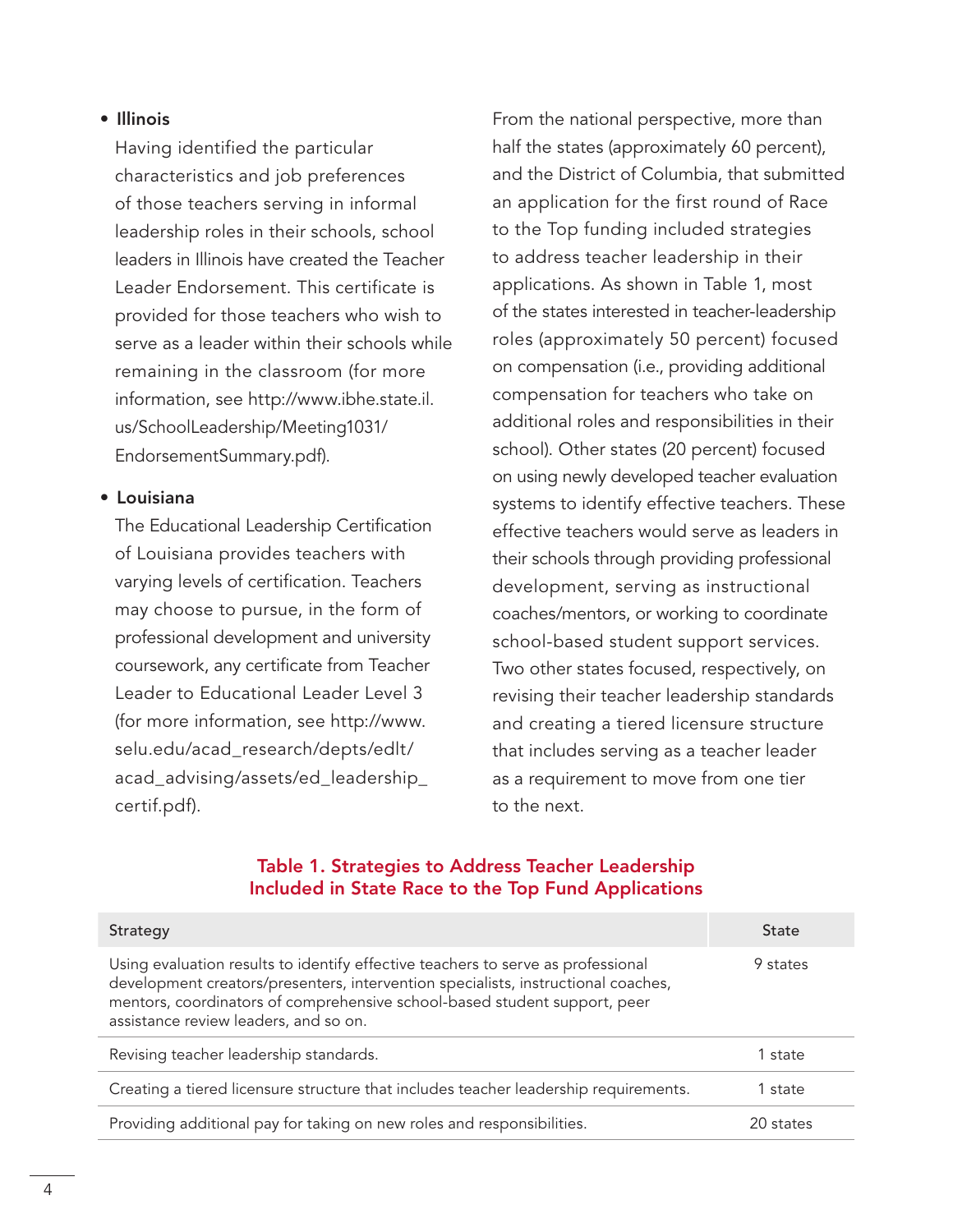### Pathways to Teacher Leadership

Expanding the structure of teachers' careers can have a positive impact on stakeholders such as teachers and students, but other key stakeholders need to be included as well, namely unions and IHEs.

Although union leaders may be supportive of the idea of expanded career options for teachers, they may be skeptical of placing new teacher-leaders in evaluative or supervisory roles (Goldstein, 2010). Furthermore, education associations are often averse to removing highly effective teachers from the classroom, as it takes instructional benefit away from students, so the question of release time may deserve thought and conversation. Finally, any plans to change salary structures, resulting in differentiated compensation for teacher leaders, will have to be vetted.

These conversations seem daunting, but they are not impossible. In fact, some districts across the country have already reached joint district-union agreements over modifying teacher contracts to allow for such changes. In St. Francis, Minnesota, for example, the school district and union collectively created a new teacher career ladder that incorporated a variety of formal teacher leadership positions linked with higher pay and opportunities to help colleagues improve their practice. Initially,

several teachers were approved to receive training by the American Federation of Teachers in the Educational Research & Dissemination professional development program and started up such a teacher-led professional development program in St. Francis, called Teacher Academy. Over time, additional teacher leadership positions were created (e.g., mentors, coaches) for teachers with at least four years of teaching experience and strong reviews from their performance review team (which includes teacher leaders and a school administrator). Likewise, in California's San Juan Unified School District, district officials have collaborated with union leaders to amend their teacher contract to include differentiated compensation, with additional pay written into the contract for those practitioners serving on school leadership teams (San Juan Teachers Association, 2007).

Partnering with universities and other IHEs also is important for developing pathways to teacher leadership. For example, states can work closely with IHEs to design a teacher leadership curriculum as part of a preparation program, develop a part-time professional development offering on the topic, or develop teacher-leadership endorsements or certifications.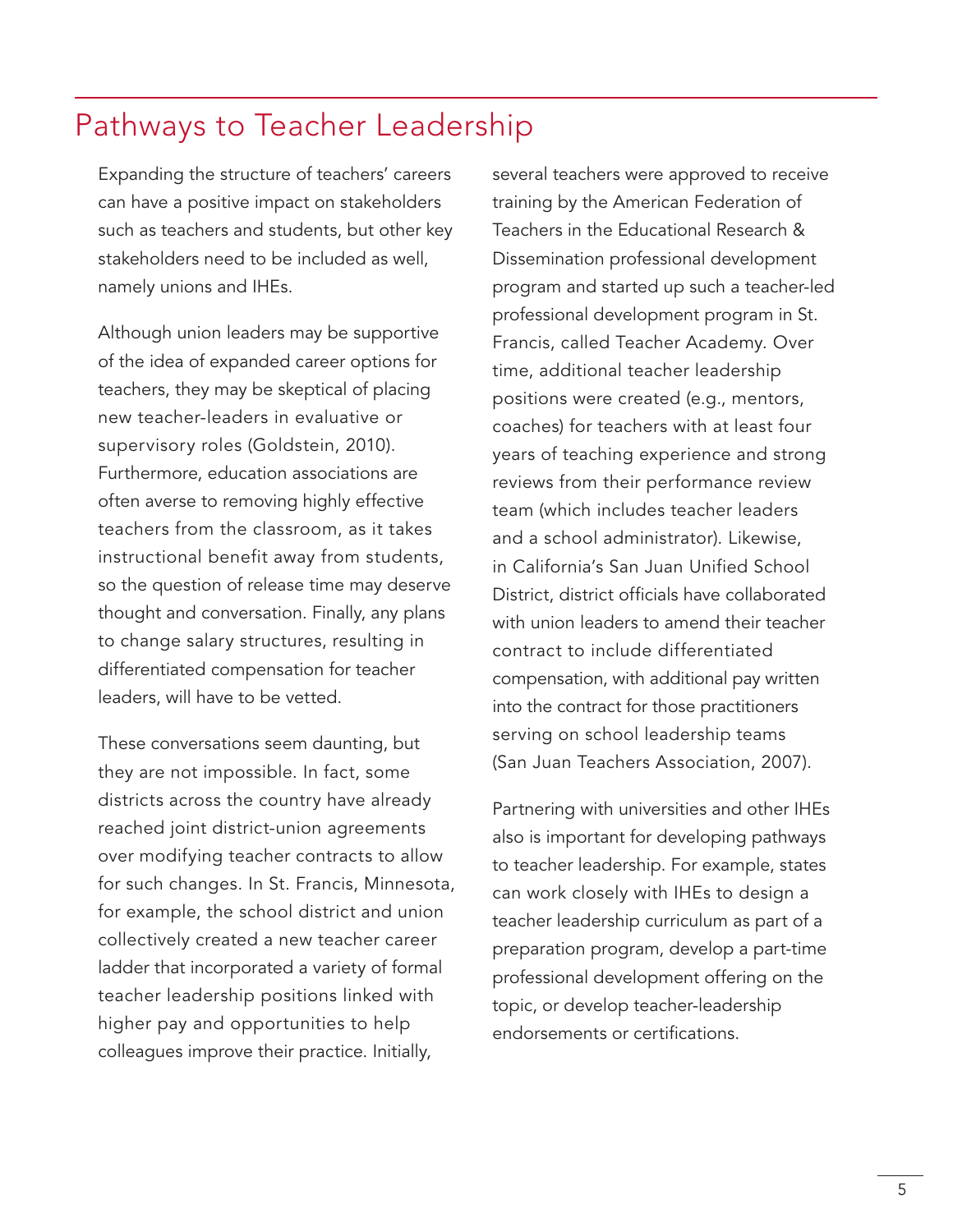The following examples demonstrate how IHEs have initiated this process:

• Virginia Commonwealth University: Center for Teacher Leadership

The Center for Teacher Leadership at Virginia Commonwealth University includes both coursework for those teachers aspiring to leadership positions in their own schools and role-specific training for teachers who have already been recruited for this kind of work. It also partners with the New Teacher Center to run an instructional mentoring program in the neighboring school districts (for more information, see http://www.ctl.vcu.edu/ index.html).

• University of West Georgia: Teacher Leadership Endorsement Program The Teacher Leadership Endorsement Program at University of West Virginia is designed to help teachers build

### **TEACHER LEADERSHIP EXPLORATORY CONSORTIUM**

A nationwide group of stakeholders, including members of several state education agencies, has been

working for the past year to develop and roll out model teacher-leader standards. The standards cover a range of performance and knowledge objectives for those being trained as teacher leaders and are meant for use as an instructional guide for universities that plan to roll out teacher-leader preparation programs. Visit http://tlstandards.weebly. com/ to access the standards, along with corresponding policy statements.

knowledge and a research base and promote positive school cultures. Practicing teachers can return to their schools with a bolstered foundation on adult learning theory and strategies for promoting a collaborative culture (for more information, see http://www.westga. edu/~cogs/printable/December%202007/ Teacher%20leader.pdf).

• Montclair State University: Master of Education in Teacher Leadership

The Master of Education in Teacher Leadership program at Montclair State University provides practicing teachers with the skill and knowledge needed to effect change among their own faculty. This advanced degree helps to formalize the role of teacher leaders in a school community (for more information, see http://cehs.montclair.edu/academic/ curriculumteach/programs/ masterteachleadership.shtml).

• University of Phoenix: Master of Arts in Education, Teacher Leadership The Master of Arts in Education Teacher Leadership Program at the University of Phoenix is designed to empower teacher leaders to directly influence school culture as champions of innovation and facilitators of school improvement, professional development, and student achievement (for more information, see http://www. phoenix.edu/programs/degree-programs/ education/masters/maed-tl/v001.html).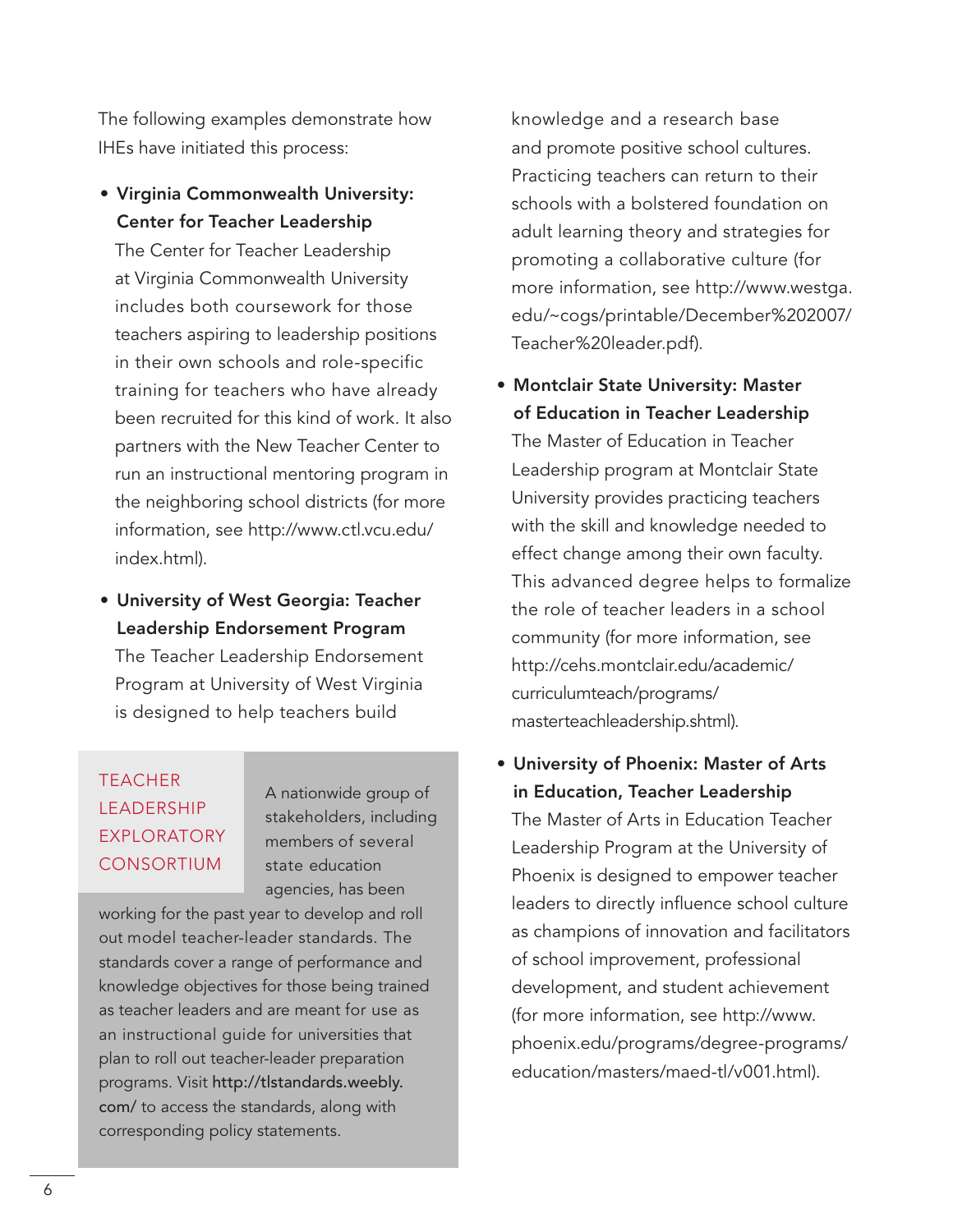### Teacher Leadership as a Key to Improving Educator Quality

Despite the current focus of school leadership on administration and operations management, teacher leaders are needed to provide instructional leadership and to be a bridge between faculty members and principals (Usdan, McCloud, & Podmostko, 2001). State-level policies tend to focus on teacher leader certification, standards, and curricula. At the district level, reforms more typically emphasize career ladders and compensation as strategies that create room for teacher leadership to emerge. Combined, these state and district reforms are likely to result in the recruitment and retention of the most effective teachers, which will lead to improved student learning.

Because of the increasing awareness of the promise teacher leadership holds, recent research has begun to address this issue, pointing to a need to enhance leadership opportunities for teachers at scale. Data on teacher job-satisfaction reveal that practitioners feel the profession is too

stagnant, offering few options for career growth other than becoming a principal. This is particularly the case for the incoming cohort of educators from Generation Y (born between 1977–1995), who are requesting a differentiated set of choices as they move through their careers. A recent study of Gen Y teachers showed that although many of them are enthusiastic about committing their professional lives to the field of education, far fewer believe that they will stay in classroom teaching for their entire career (Coggshall, Ott, Behrstock, & Lasagna, 2009). Teachers need an avenue to grow into a recognized leadership position among their faculty while at the same time maintaining their commitment to the classroom. To the extent that teacher leadership opportunities can be made available to the most effective teachers, teacher leadership has emerged as a forward-looking approach to improving teacher quality.

#### TO CENTER **RESOURCE**

As part of the TQ Center mission to assist states and regional comprehensive centers with improving teacher quality for all students, a number of resources have been developed on teacher quality issues across the educator career continuum. Although

teacher leadership is a newer area of focus, a small compendium of resources addresses issues relevant to this important emerging topic.

Of these, the most targeted is *Enhancing Teacher Leadership*, a TQ Center Tips & Tools Key Issue (National Comprehensive Center for Teacher Quality, 2007). This online resource outlines 17 practical strategies for school-level leaders seeking to create greater opportunities for teacher-led change. These strategies focus on issues such as recognizing and supporting teacher leaders, creating more opportunities for teacher leadership, and eliciting the support of principals and others.

Visit http://www2.tqsource.org/strategies/leadership/EnhancingTeacherLeadership.pdf to access *Enhancing Teacher Leadership*.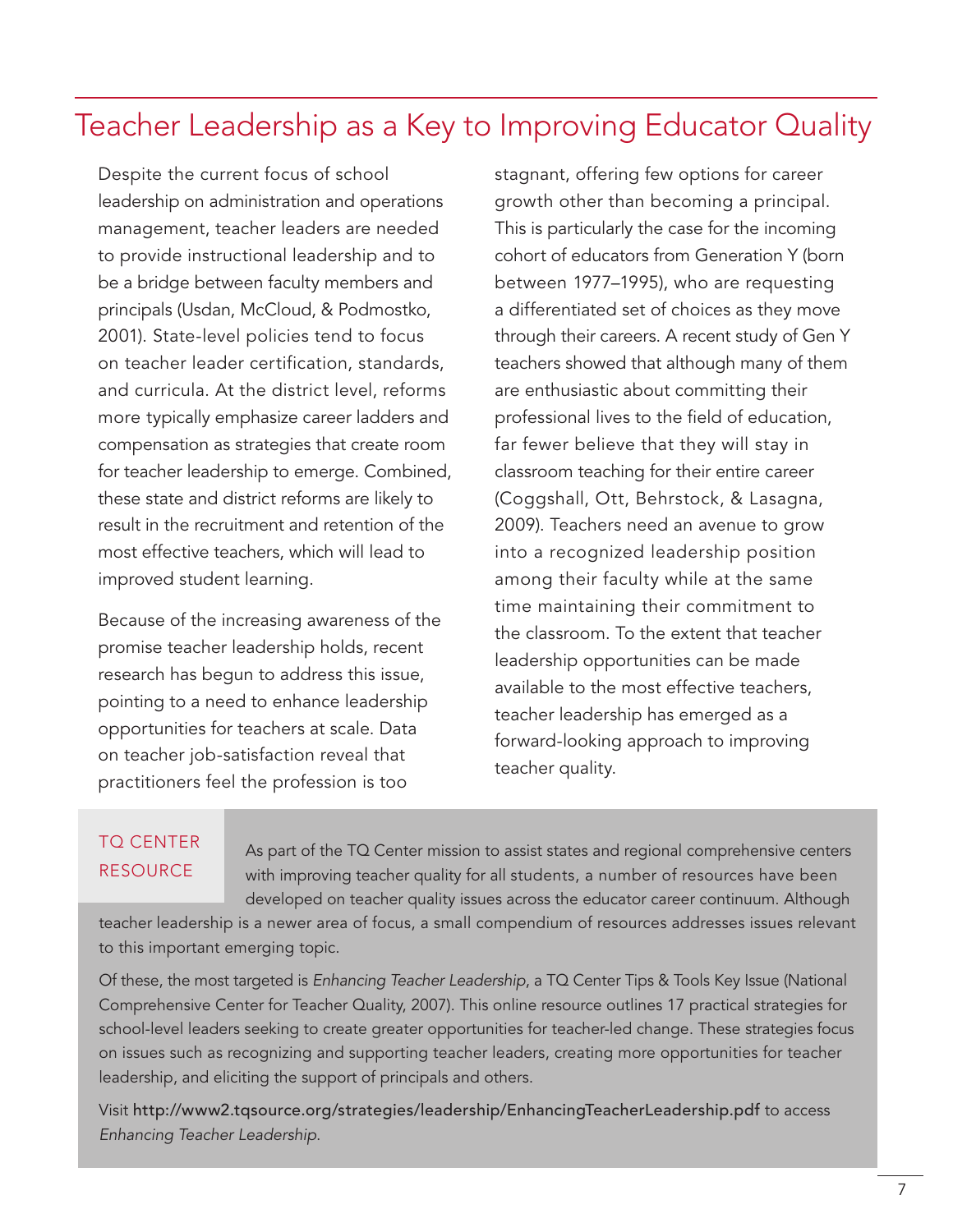In increasingly popular programs such as TAP: The System for Teacher and Student Advancement, classroom teachers are given the option to accept higher pay and coaching responsibilities in such roles as master and mentor teachers. More broadly, these options give teachers a chance to break through the ceiling of the profession, counteracting the widely reported issue of teachers feeling stifled by the lack of growth within the field.

Teachers who have a strong positive impact on student achievement and success must be urged to remain in teaching, and providing them with leadership positions may help to do so. But improving teacher retention is only the start. A host of components across the educator career continuum, including teacher preparation, recruitment, hiring, induction, professional development, working conditions, compensation, and performance management, comprise an effective system for managing educator talent that is comprehensive and researchdriven (see Bhatt & Behrstock, 2010). Across each of these policy components, there are opportunities to strengthen the teaching profession through teacher leadership.

For example, involving teacher leaders in the recruitment and hiring process has the potential to attract greater talent to a school or district, as teacher leaders may have a discerning eye for candidates that are likely to fit well into the school culture. At the same time, these candidates would see that opportunities for differentiated roles are available to them. Including teacher leaders in the process of teacher evaluation may lead to greater teacher buy-in to the system and the benefit of evaluation by someone who understands the context of teaching.

Evidence suggests that the quality of school leadership greatly affects teachers' working conditions and is often a determining factor when teachers decide to leave their school or the profession. Teacher leaders can assist in providing the regular, detailed feedback and support that teachers crave from instructional leaders, which will be rewarding to teacher leaders and welcomed by teachers who benefit from their leadership. This approach also will free up some time of over-burdened school principals and other administrators. Although the initial burden of changing the system may be daunting to school leaders, the outcomes are likely to pay off. In a newfound system of distributive leadership, administrators will find their school culture to be more collaborative and teacher buy-in easier to achieve.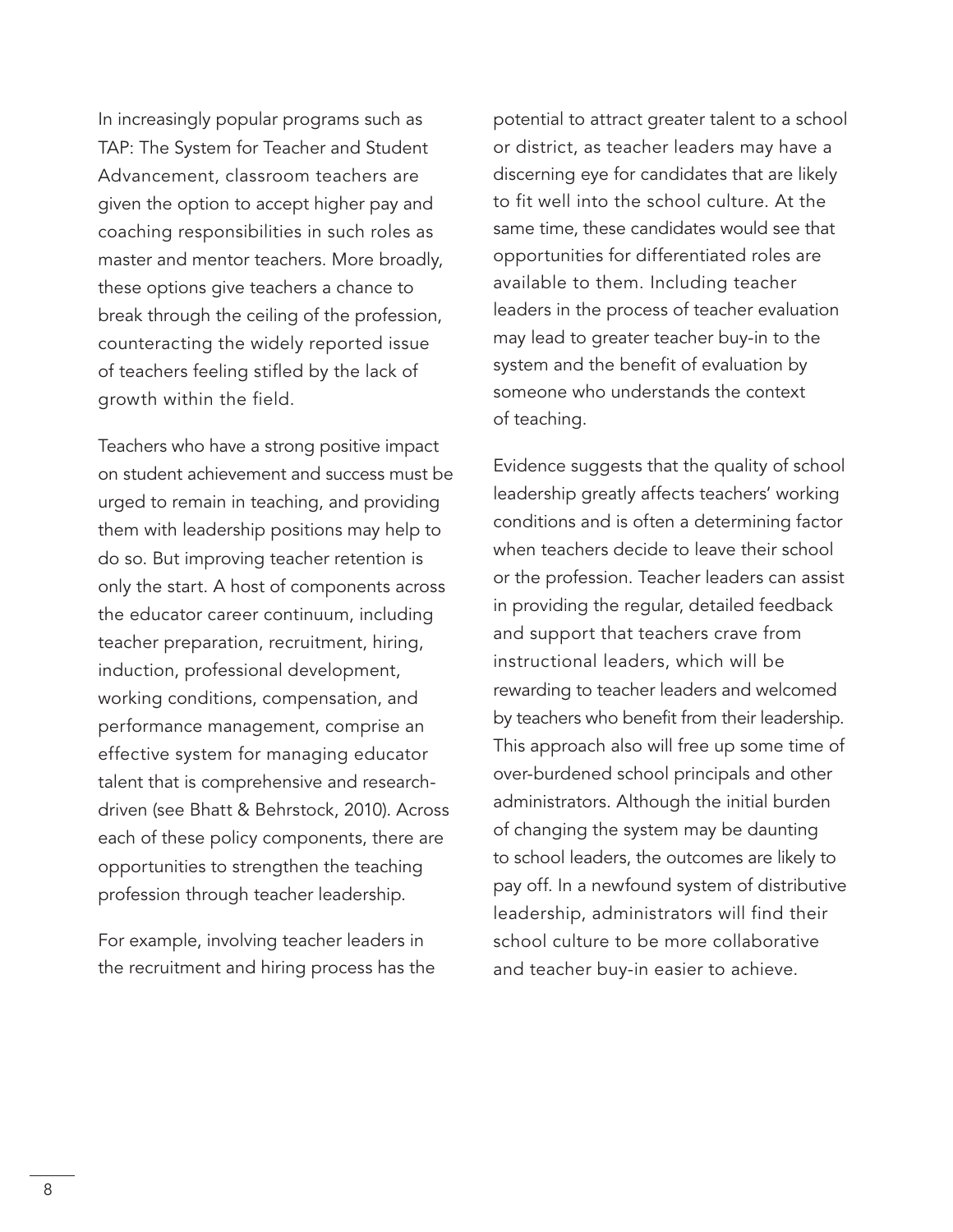In addition to incentivizing effective classroom teachers to remain in the profession, creating a mechanism to improve all teacher quality policy areas, and offloading some of the instructional leadership and other time-consuming responsibilities of school leaders, the idea of expanding the career path of teachers to include leadership roles is part of a larger reform conversation about advancing the profession by differentiating staffing systems within schools. At present, there is a buzz at every level of education policymaking about systems change; inserting teacher leadership into a transformed iteration of staffing is the perfect place to start. In a concept paper titled *Toward the Structural Transformation of Schools: Innovations in Staffing*, Coggshall, Lasagna, and Laine (2009) suggest a model of neo-differentiated staffing in which teachers are staffed according to specific specializations, such as community liaison, content facilitator, technology practitioner, and instruction coach. In these individualized roles, teachers find themselves with more time to sharpen their skills and facilitate high-quality, personalized instructional opportunities for students.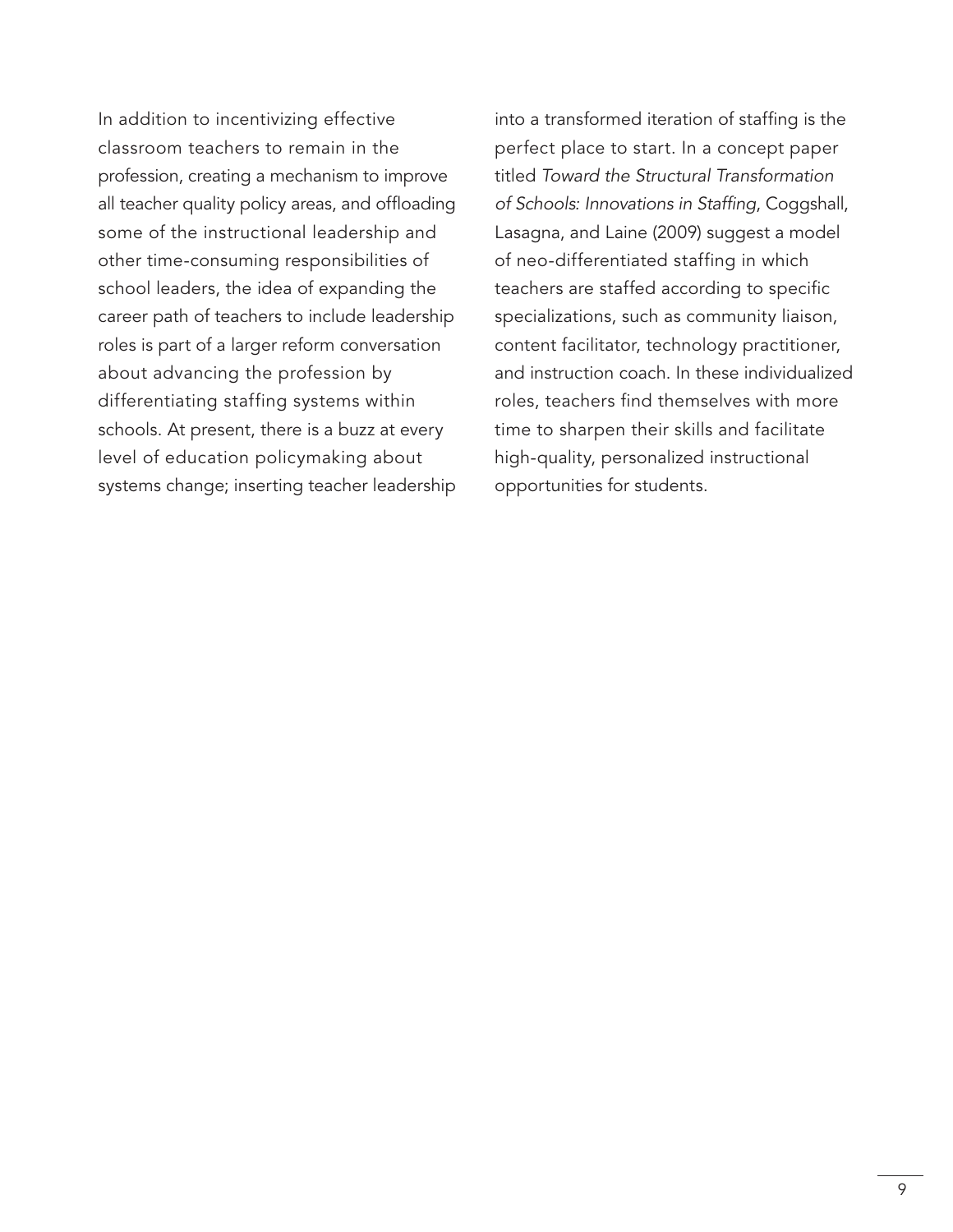### Recommendations for State and District Action

Building a network of capable, specialized, satisfied teachers is in the best interest of the entire education community as well as the students of our nation's public school system. For leaders at the state and district levels who wish to encourage and expand teacher leadership, the following key suggestions can assist in beginning the complex but rewarding work of advancing leadership as an option for teachers:

- • Gather data on teacher preferences and aspirations. Before launching any reform that involves teachers, collect data from teachers about their career preferences and aspirations. Be sure to target some of the questions toward both career-ladder and teacher-leadership opportunities. This approach will inform reform strategies while facilitating buy-in and raising awareness about the issue.
- Learn from other districts/states. Although still an emerging area of education policy, a number of districts and states have experimented with adopting new staffing structures that promote teacher leadership. Learning from their successes and challenges will guide leaders' efforts.
- • Work with the local union to expand contract options. In some cases, collective bargaining agreements dictate the nature of the types of leadership posts that can exist. This restriction can create a time-consuming barrier to reform and so is best addressed early on in the process (see "Pathways to Teacher Leadership").
- Begin dialogue with a local IHE to design curriculum. Teacher leaders are not born; they are made. And coordinating with an IHE to develop a teacher leadership curriculum for preservice and inservice teachers will ensure that a cadre of capable leaders is ready to fill new positions as they are created.
- • Create a detailed plan to implement a differentiated staffing structure. A detailed plan for transforming the staffing structure should be created in a collaborative manner with all relevant stakeholders. The plan should delineate how each type of teacher will be affected by the new system in the short and longer term and how each stage of the implementation process will be carried out to enable a smooth transition.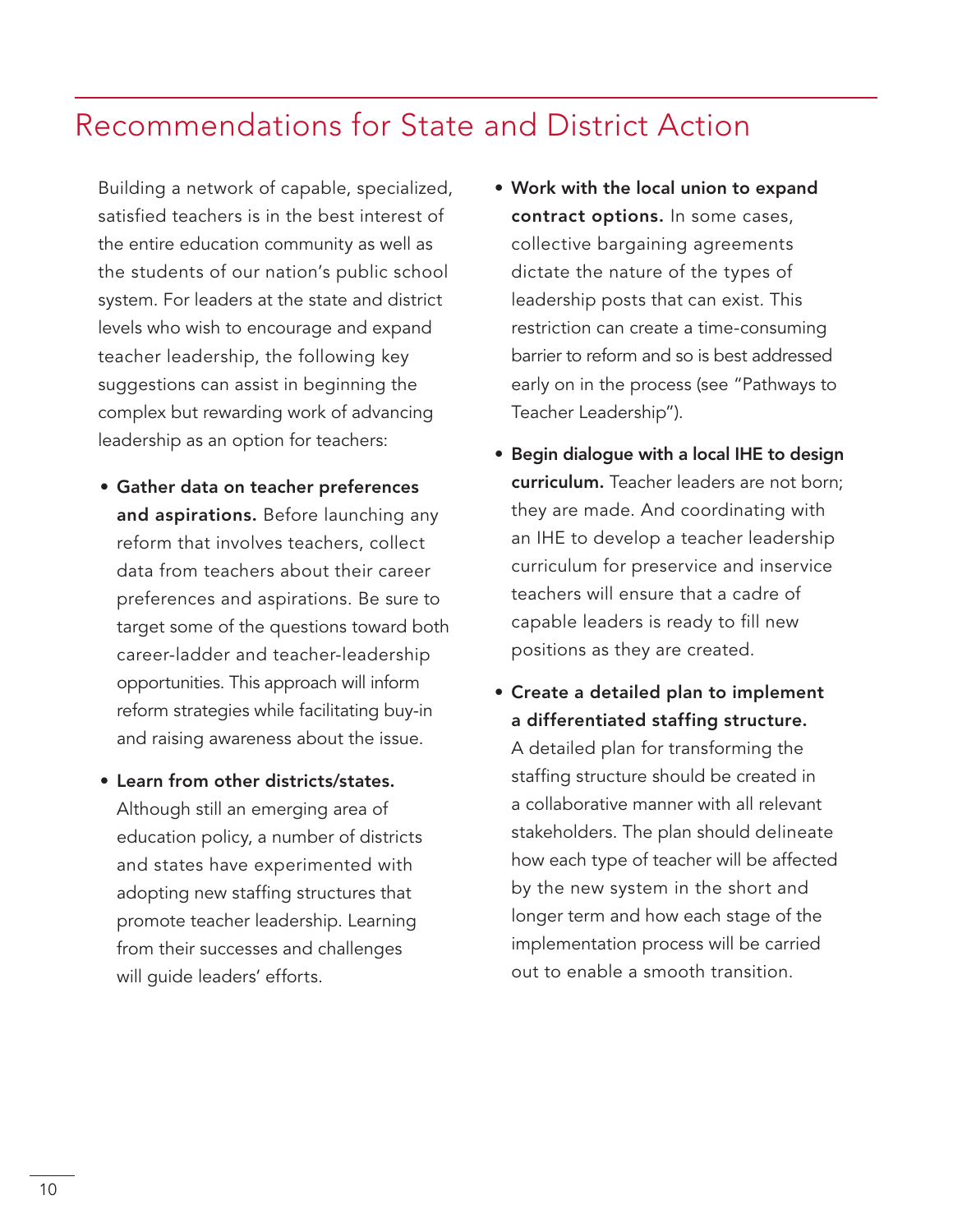### Conclusion

Most of the current emphasis on leadership centers on either the principal or superintendent as the primary leader with the greatest authority to positively affect the system.

However, it is the premise of this brief that teacher leadership is equally important, though less understood. Few studies have focused on how teacher leadership arises and the role that teacher leaders play in supporting or enhancing school reform efforts. Even fewer focus on the policies and practices of promoting and sustaining teacher leadership as a means of recruiting, retaining, and developing teachers as they progress along the educator's career continuum.

As educator effectiveness continues to dominate the agenda, states and districts are responding by developing new avenues for teacher leadership. As a recruitment and retention strategy, building out career options for teachers will help to attract a higher number of promising candidates to the field. As a staffing innovation, creating leadership positions for teachers will help practitioners begin to truly specialize in their craft and allow those with a penchant for both pedagogy and andragogy (i.e., teaching adults) to shine.

Whether it is through the development of teacher leader standards, such as in Kansas, or new certificate programs, as in Arkansas, education officials at all levels have their finger on the pulse of innovation with teacher-leadership initiatives.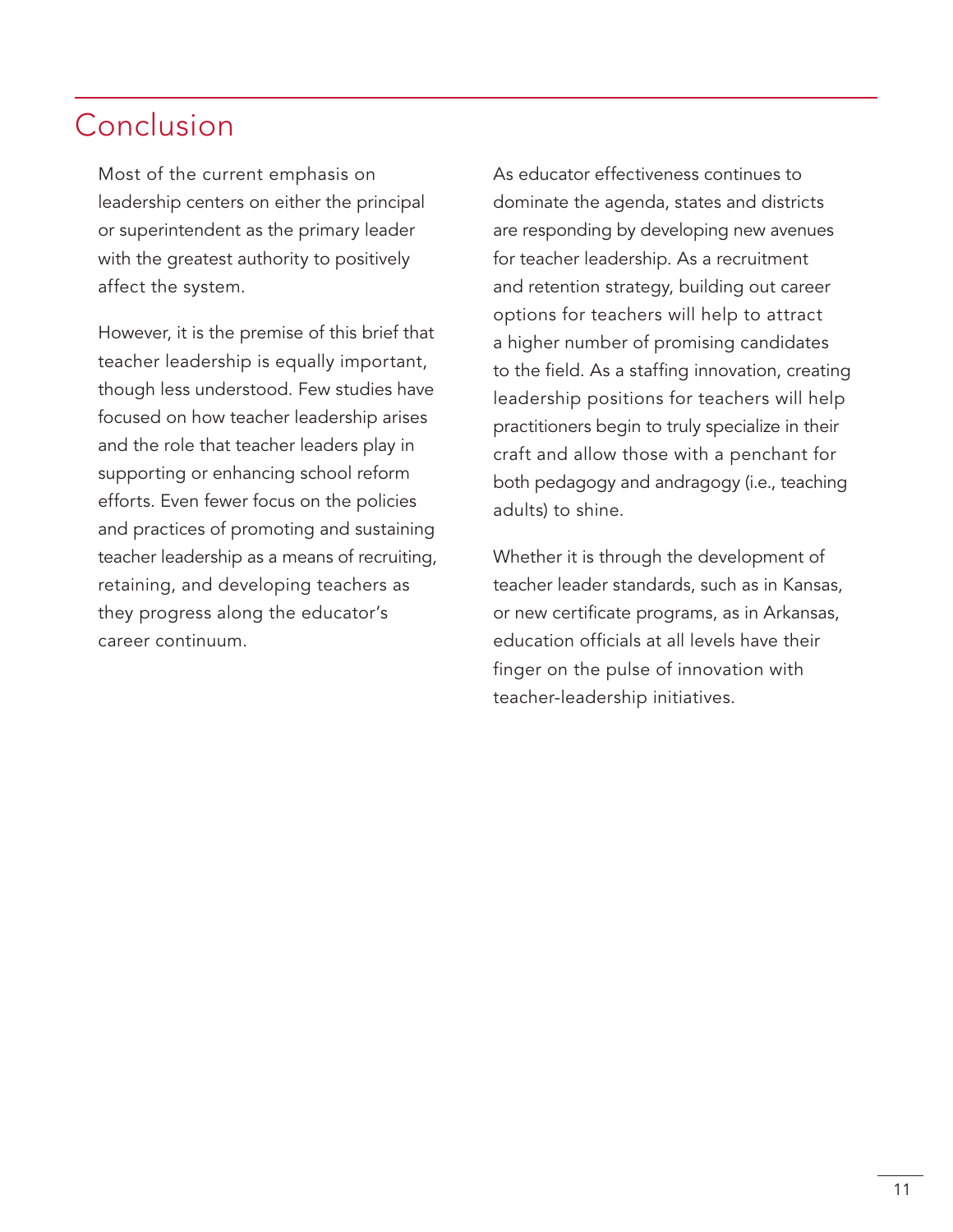### References

- American Recovery and Reinvestment Act of 2009, Pub. L. No. 111-5, 123 Stat. 115 (2009). Retrieved August 2, 2010, from http://frwebgate.access.gpo.gov/cgi-bin/getdoc. cgi?dbname=111\_cong\_bills&docid=f:h1enr.txt.pdf
- Bhatt, M., & Behrstock, E. (2010). *Managing educator talent: Promising practices and lessons from Midwestern states.* Naperville, IL: Learning Point Associates. Retrieved August 2, 2010, from http://www.learningpt.org/pdfs/MET\_Promising\_Practices\_Regional.pdf.
- Cherubini, L. (2008). A grounded theory analysis of beginning teachers' experiences: Illuminating leadership changes. *International Journal of Teacher Leadership, 1*(1), 22–38.
- Coggshall, J., Lasagna, M., & Laine, S. (2009). *Toward the structural transformation of schools: Innovations in staffing.* Washington, DC: Learning Point Associates.
- Coggshall, J., Ott, A., Behrstock, E., & Lasagna, M. (2009). *Retaining teacher talent: The view from Generation Y.* Washington, DC: Learning Point Associates. Retrieved August 2, 2010, from http://www.learningpt.org/expertise/educatorquality/genY/SupportingTeacherEffectiveness/ Gen%20Y%20report.pdf
- Danielson, C. (2006). *Teacher leadership that strengthens professional practice.* Alexandria, VA: Association for Supervision and Curriculum Development.
- Goldstein, J. (2010). *Peer review and teacher leadership.* New York: Teachers College.
- Killion, J., & Harrison, C. (2006). *Taking the lead: New roles for teachers and school-based coaches.*  Oxford, OH: National Staff Development Council.
- Koppich, J. (2001). *Investing in teaching.* Washington, DC: National Alliance of Business.
- National Comprehensive Center for Teacher Quality. (2007). *Enhancing teacher leadership* (Tips & Tools Key Issue). Washington, DC: Author. Retrieved August 2, 2010, from http://www2.tqsource.org/strategies/leadership/EnhancingTeacherLeadership.pdf
- San Juan Teachers Association. (2007). *Collective bargaining contract between San Juan Unified School District and San Juan Teachers Association.* Carmichael, CA: Author. Retrieved August 2, 2010, from http://www.sjta.org/docs/SJTA%20COLLECTIVE\_BARG\_CONTRCT\_0709.pdf
- Usdan, M., McCloud, B., & Podmostko, M. (2001). *Leadership for student learning: Redefining the teacher as leader.* Washington, DC: Institute for Educational Leadership.
- U.S. Department of Education. (2010a). *A blueprint for reform: The reauthorization of the Elementary and Secondary Education Act.* Washington, DC: Author. Retrieved August 2, 2010, from http://www2.ed.gov/policy/elsec/leg/blueprint/blueprint.pdf
- U.S. Department of Education. (2010b). *Race to the Top Fund* [Website]. Washington, DC: Author. Retrieved August 2, 2010, from http://www2.ed.gov/programs/racetothetop/index.html
- York-Barr, J., & Duke, K. (2004). What do we know about teacher leadership? Findings from two decades of scholarship. *Review of Educational Research 74*(3), 255–316.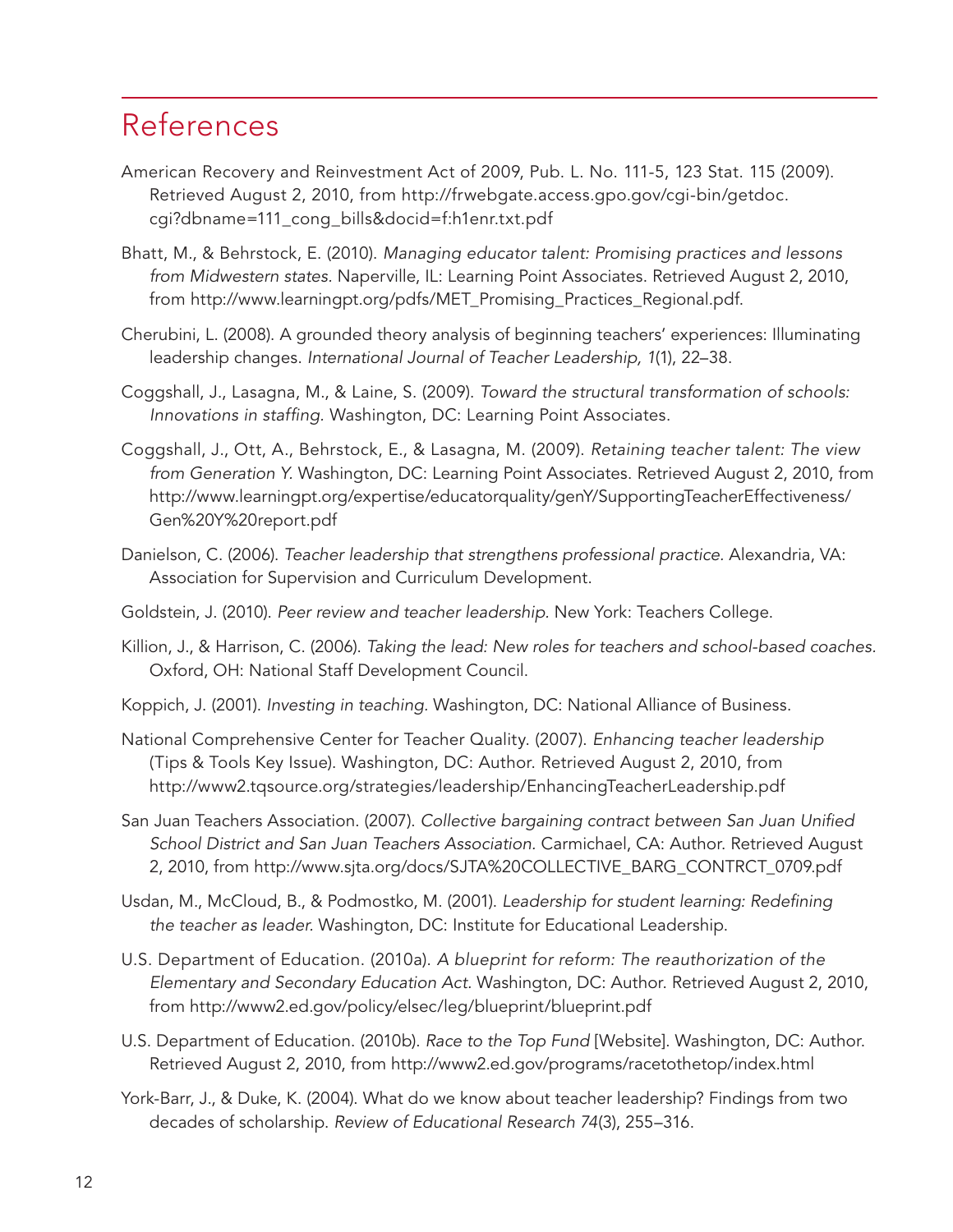## About the National Comprehensive Center for Teacher Quality

The National Comprehensive Center for Teacher Quality (TQ Center) was created to serve as the national resource to which the regional comprehensive centers, states, and other education stakeholders turn for strengthening the quality of teaching—especially in highpoverty, low-performing, and hard-to-staff schools—and for finding guidance in addressing specific needs, thereby ensuring that highly qualified teachers are serving students with special needs.

The TQ Center is funded by the U.S. Department of Education and is a collaborative effort of ETS, Learning Point Associates, and Vanderbilt University. Integral to the TQ Center's charge is the provision of timely and relevant resources to build the capacity of regional comprehensive centers to help states effectively implement state policy and practice by ensuring that all teachers meet the federal teacher requirements of the 2001 reauthorization of the Elementary and Secondary Education Act (ESEA).

The TQ Center is part of the U.S. Department of Education's Comprehensive Centers program, which includes 16 regional comprehensive centers that provide technical assistance to states within a specified boundary and five content centers that provide expert assistance to benefit states and districts nationwide on key issues related to ESEA.